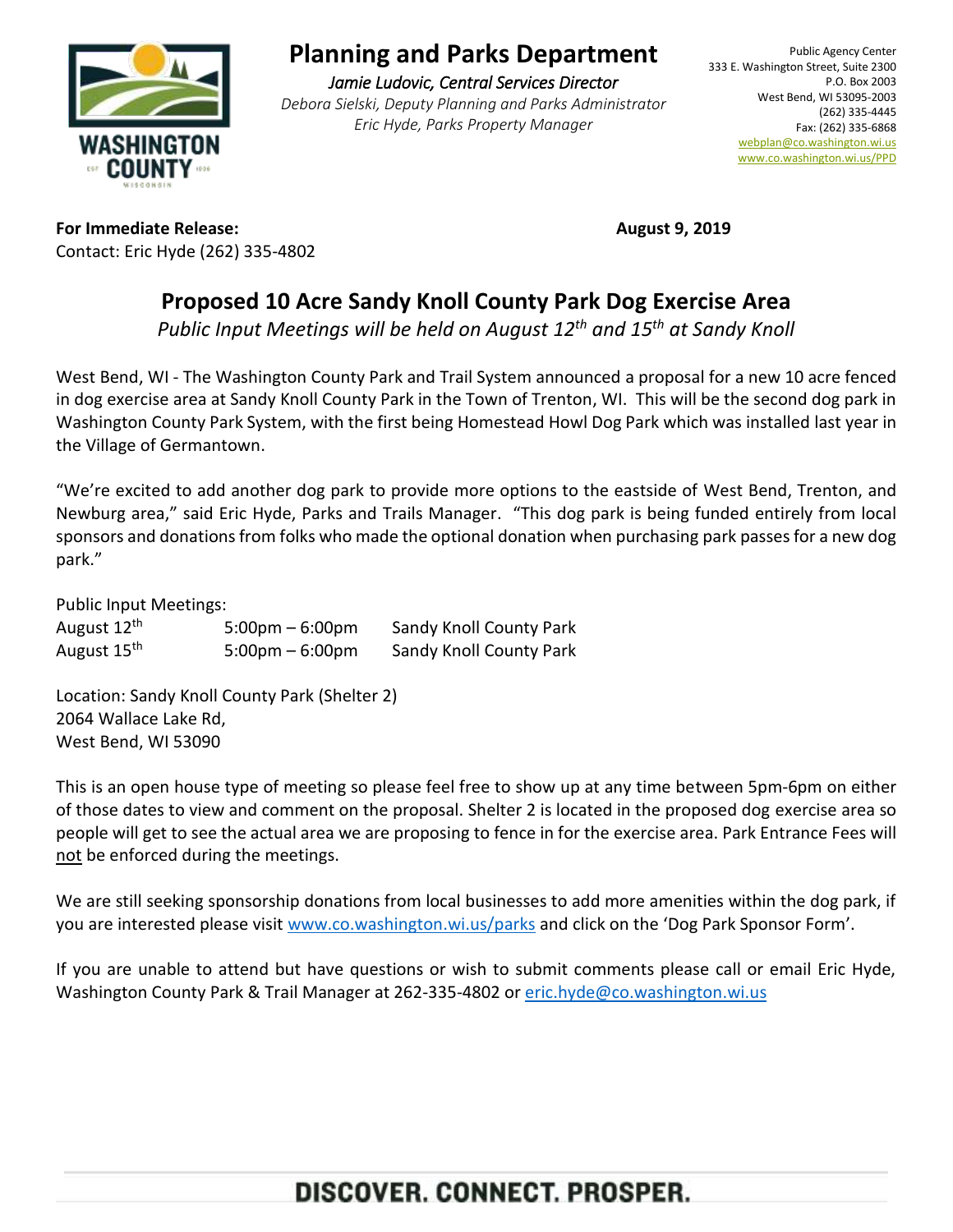

# **Planning and Parks Department**

*Jamie Ludovic, Central Services Director Debora Sielski, Deputy Planning and Parks Administrator Eric Hyde, Parks Property Manager*

Public Agency Center 333 E. Washington Street, Suite 2300 P.O. Box 2003 West Bend, WI 53095-2003 (262) 335-4445 Fax: (262) 335-6868 [webplan@co.washington.wi.us](mailto:webplan@co.washington.wi.us) [www.co.washington.wi.us/PPD](http://www.co.washington.wi.us/PPD)

#### **About the Washington County Park and Trail System**

Washington County Park System is a sustainable park and trail system that is strategically being improved and expanded to improve the quality of life for the citizens of Washington County. For more information, visit [www.co.washington.wi.us/parks.com](http://www.co.washington.wi.us/parks.com) or follow @WashCoParks on [Twitter](https://twitter.com/WashCoParks) or like o[n Facebook.](https://www.facebook.com/washcoparks/)

Below: Proposed Dog Exercise Area Layout



DISCOVER. CONNECT. PROSPER.